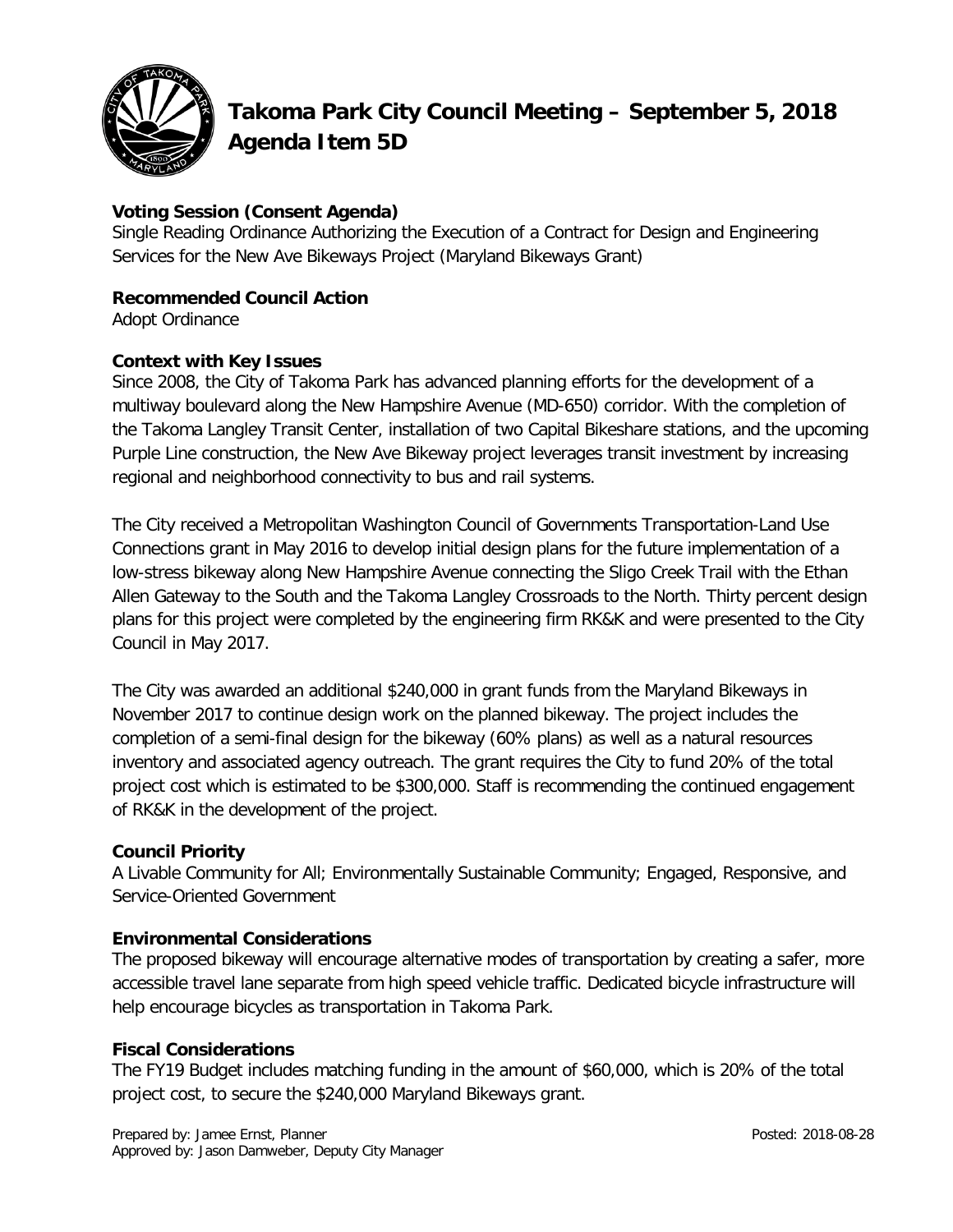#### **Racial Equity Considerations**

The New Hampshire Avenue Bikeway will provide greater transportation options for residents in Ward 6, an area of the City with a large minority population and underserved transportation connections. The bikeway would improve cycling access to a more diverse population of the community by creating safer, dedicated bicycling infrastructure.

#### **Attachments and Links**

- [New Ave Bikeway](https://takomaparkmd.gov/initiatives/project-directory/new-ave-bikeway/) Project Page
- [Takoma/Langley Crossroads Sector Plan](http://www.montgomeryplanning.org/community/takoma_langley_crossroads/documents/takoma_langley_crossroads_sector_plan_adopted_approved_web.pdf)
- Single Reading Ordinance Authorizing Execution of a Contract for Design and Services for the New Ave Bikeway Project
- Award Letter from Maryland Department of Transportation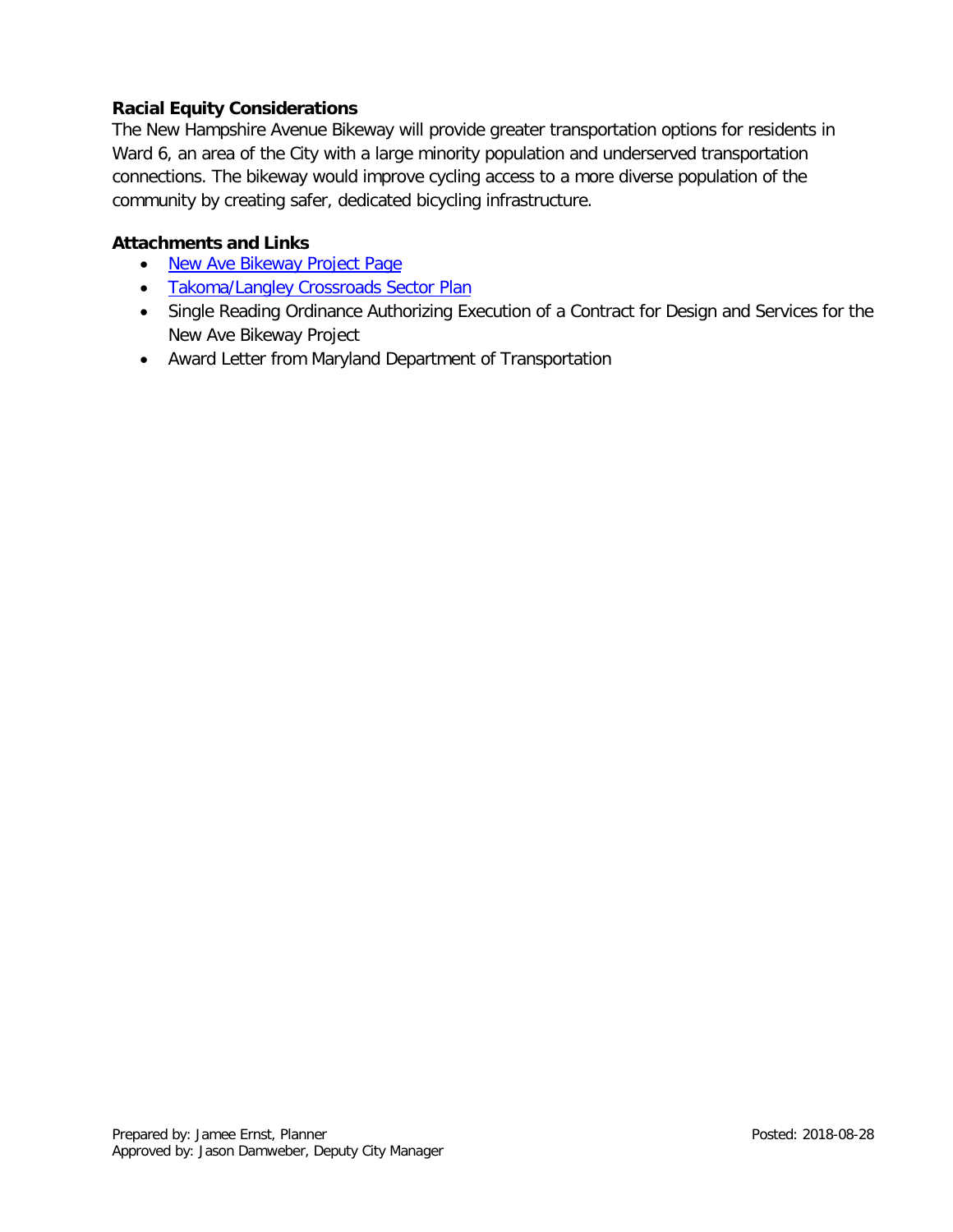#### **City of Takoma Park, Maryland**

#### **Single Reading Ordinance Authorizing Execution of a Contract for Design and Engineering Services for the New Ave Bikeways Project**

- WHEREAS, the City of Takoma Park received a Metropolitan Washington Council of Governments Transportation-Land Use Connections grant in May 2016 to develop initial design plans for the future implementation of a low-stress bikeway along New Hampshire Avenue connecting the Sligo Creek Trail with the Ethan Allen Gateway to the South and the Takoma Langley Crossroads to the North; and
- WHEREAS, the initial 30% design plans for this project were completed by the engineering firm of RK&K and were presented to the City Council in May 2017; and
- WHEREAS, the City of Takoma Park was awarded additional funding from the Maryland Department of Transportation's Maryland Bikeways program in November 2017 to complete semifinal 60% design work for that portion of the bikeway which extends along an existing service lane on the southbound side of New Hampshire Avenue from Auburn Avenue to Holton Lane; and north from Ethan Allen Avenue to Holton Lane; and
- WHEREAS, the total cost of this second phase of the project is estimated at three hundred thousand dollars and is to be funded by the referenced Maryland Bikeways Grant (\$240,000) with the balance (\$60,000) financed by the City to satisfy the local match requirements set forth in said grant; and
- WHEREAS, the City has entered into a contract with the firm of RK&K to provide ongoing and comprehensive engineering and design work; and
- WHEREAS, the Housing and Community Development Department has recommended the execution of a contract amendment with RK&K to complete this phase of the project; and
- WHEREAS, sufficient funds for the project are included in the FY19 budget.

NOW, THEREFORE BE IT ORDAINED BY THE COUNCIL OF THE CITY OF TAKOMA PARK, MARYLAND THAT:

- SECTION 1: The City Manager or her designee are hereby authorized to enter into an agreement with RK&K for services related to the design and engineering of the New Ave Bikeway at a cost not to exceed THREE HUNDRED THOUSAND DOLLARS (\$300,000.00).
- SECTION 2: This ordinance shall become effective immediately.

ADOPTED this day of \_\_\_\_\_\_\_\_\_\_\_\_\_\_\_\_\_\_\_, 2018 by roll call votes as follows:

AYE: NAY: ABSTAIN: ABSENT: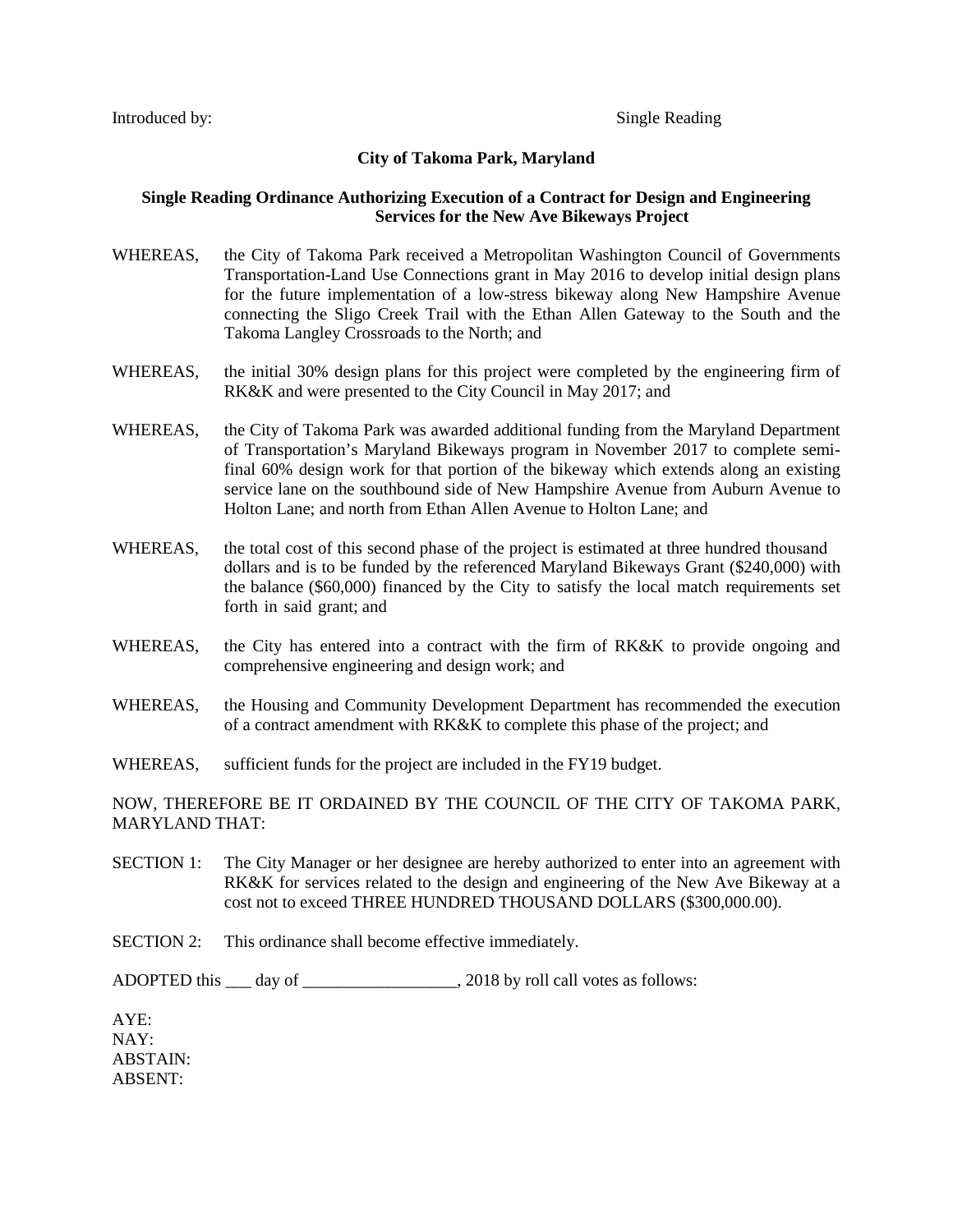

**Larry Hogan** Governor

**Boyd K. Rutherford** Lt. Governor

Pete K. Rahn Secretary

November 29, 2017

Ms. Rosalind Grigsby, Community Development Coordinator City of Takoma Park Department of Housing and Community Development 7500 Maple Ave Takoma Park MD 20912

Dear Ms. Grigsby:

Congratulations on submitting a successful Maryland Bikeways Program project application!

The Maryland Department of Transportation (MDOT) has approved the following grant award:

| Grant Award Fiscal Year | <b>FY2018</b>                                        |
|-------------------------|------------------------------------------------------|
| Project Name            | New Hampshire Avenue Bikeway (SectionA - 60% Design) |
| Award Amount            | \$240,000                                            |
| <b>Project Category</b> | Design                                               |

The information below outlines important steps to successfully complete the project and receive reimbursement from MDOT. Please note that no reimbursable expenditures may be incurred under this grant until a Grant Agreement is executed by your agency and by MDOT. MDOT will initiate the Grant Agreement after receiving the project work plan and reviewing the project scope, as outlined below.

Step 1: Submit a Project Work Plan

- $\triangleright$  The first step for all projects is to update the project work plan submitted with the grant application. The work plan will serve as the basis for quarterly updates that will document progress and any changes to the intended schedule. We have provided comments on the work plan submitted with the application, and those are attached to the email version of this letter. Please revise the work plan accordingly and submit it to MDBikeways@mdot.maryland.gov by Wednesday, January 3, 2018.
- $\triangleright$  If the grant award is a partial amount of the application request, please submit a revised Project Budget along with the Work Plan.

My telephone number is Toll Free Number 1-888-713-1414 TTY Users Call Via MD Relay 7201 Corporate Center Drive, Hanover, Maryland 21076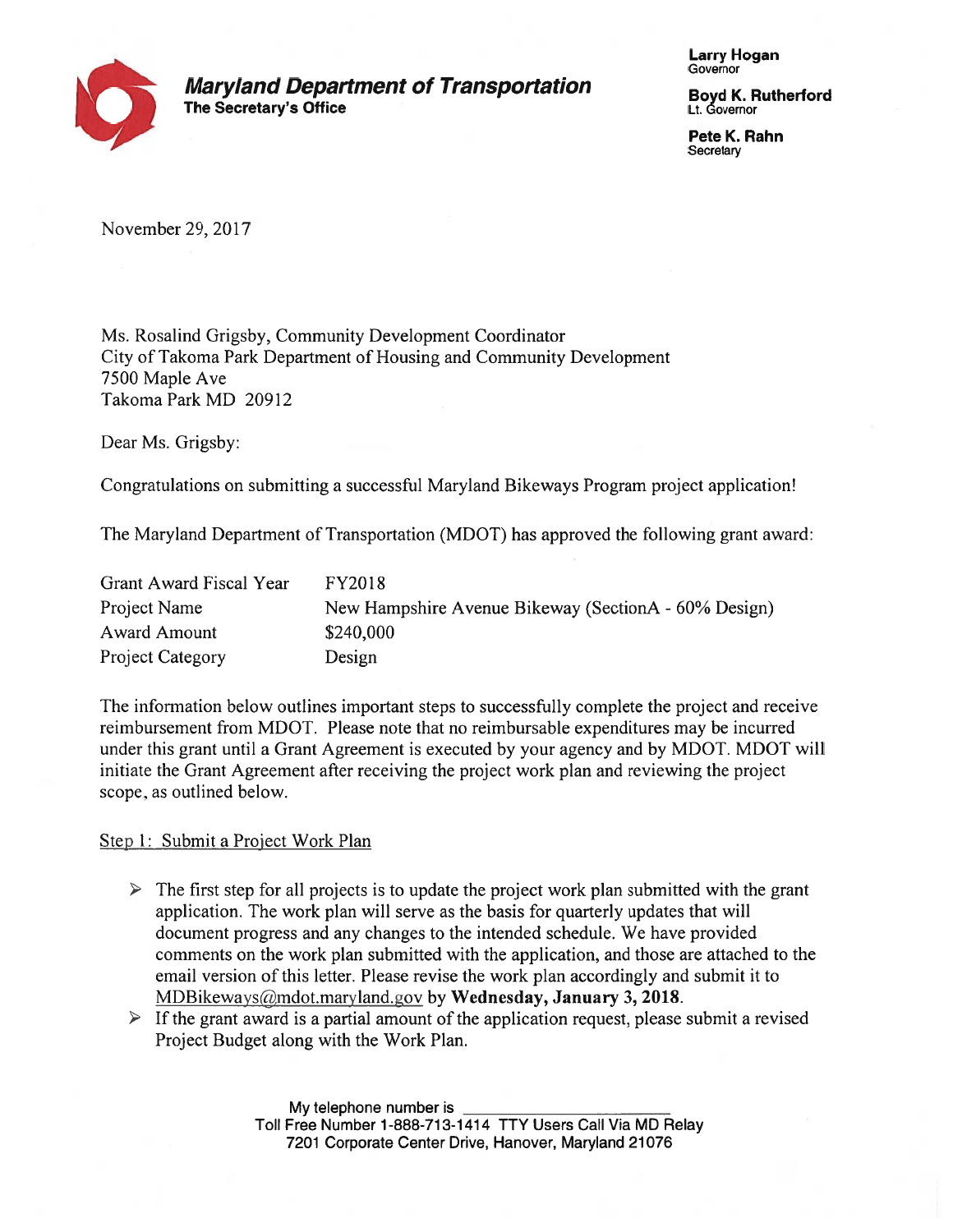## Step 2: Submit Work Scope Details

 $\triangleright$  Because the grant award will reimburse Design services, please submit the Design Scope of Work. MDOT staff will provide comments to ensure that proposed activities and expenditures are allowable under the grant program guidelines and consistent with the approved grant application. MDOT will then use this information to prepare a grant agreement.

## Step 3: Execute Grant Agreement

- $\triangleright$  Once MDOT has reviewed the documentation described above and comments have been substantially addressed, MDOT will provide for execution a Grant Agreement describing the project scope, funding reimbursement limit, matching commitment, and terms and conditions.
- $\triangleright$  The Grant Agreement will be executed in triplicate, signed first by the grantee and then by MDOT. One fully executed original will be provided to the grantee.

## Step 4: Project Management, Reporting and Reimbursement

- $\triangleright$  The grantee may begin incurring reimbursable expenses only after the Grant Agreement has been fully executed.
- $\triangleright$  If there are any significant changes to the project schedule or budget thereafter, the grantee must notify MDOT as soon as possible.
- $\triangleright$  Please review Bikeways Program Guidelines for complete project management information. The Guidelines and all program documents are available on the Bikeways Program website: www.mdot.maryland.gov/Bikeways.
- $\triangleright$  Key project management requirements include:
	- Quarterly Updates must be submitted quarterly using the template for Project Work Plans, with the first one due April 10, 2018.
	- A Final Report is to be completed and submitted with the final Reimbursement Claim. Both are available on the Bikeways Program website.
	- Reimbursement Claims must be completed and submitted with a cover letter and  $\bullet$ supporting documentation using the Bikeways Reimbursement Claim form.
	- Regular staff time is not a reimbursable expenditure.  $\bullet$
	- Records must be retained for three years from date the final Reimbursement Claim is  $\bullet$ submitted to MDOT.

The owner of the project retains responsibility for approving final design, managing construction, including appropriate maintenance of traffic, and inspecting construction. Grant recipients must agree to defend and hold the state free from liability in case of claim or suit arising from the construction, operation, or maintenance of this project. MDOT strongly encourages that Bikeways Projects comply with State and Federal standards and guidelines for bicycle accommodation; however, MDOT recognizes that flexibility may be justified for the